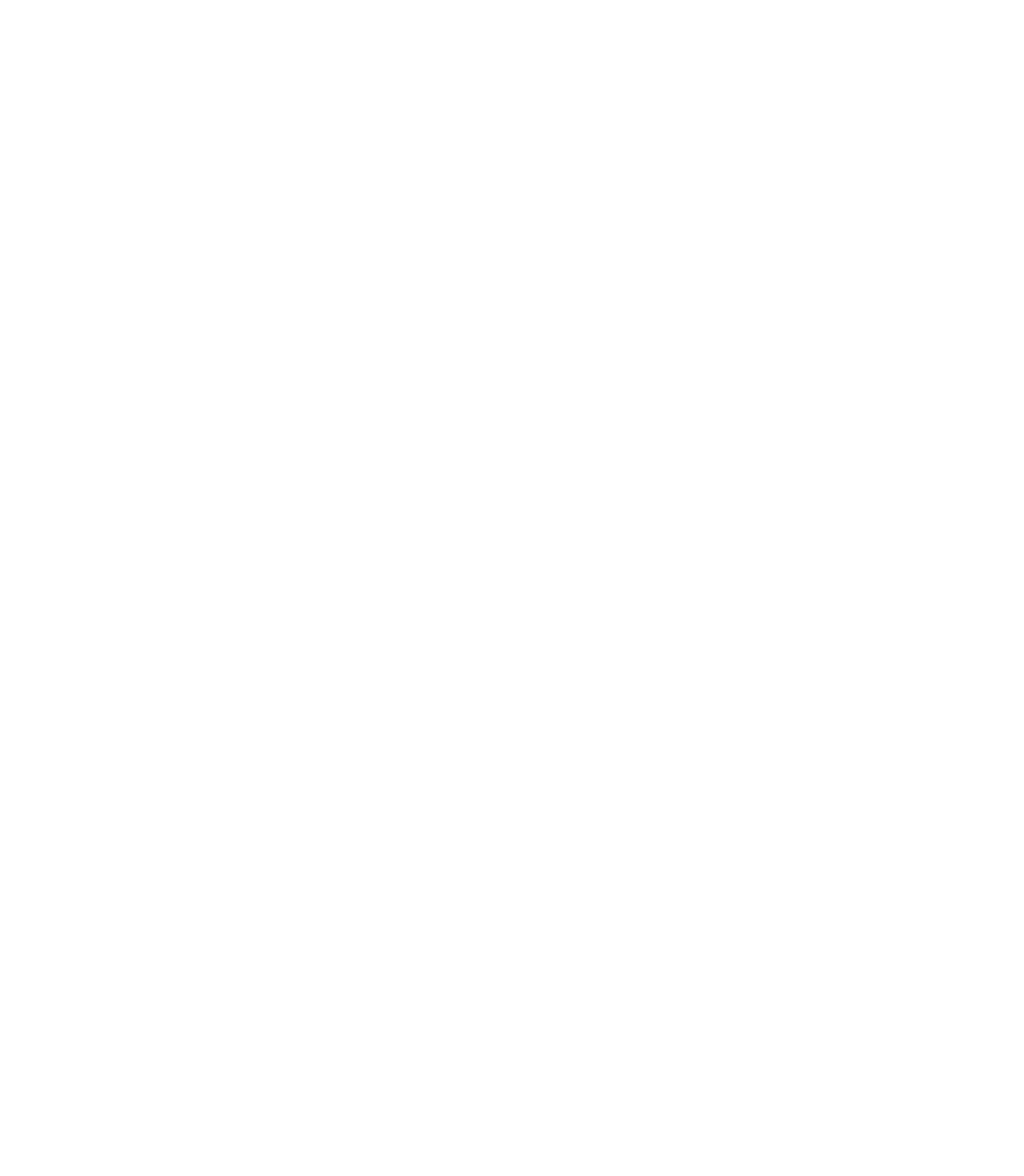Iosif Vasile Ferencz

# The Deva *Muzeum*

### *Arch over time*

**Editura MEGA** Cluj‑Napoca 2019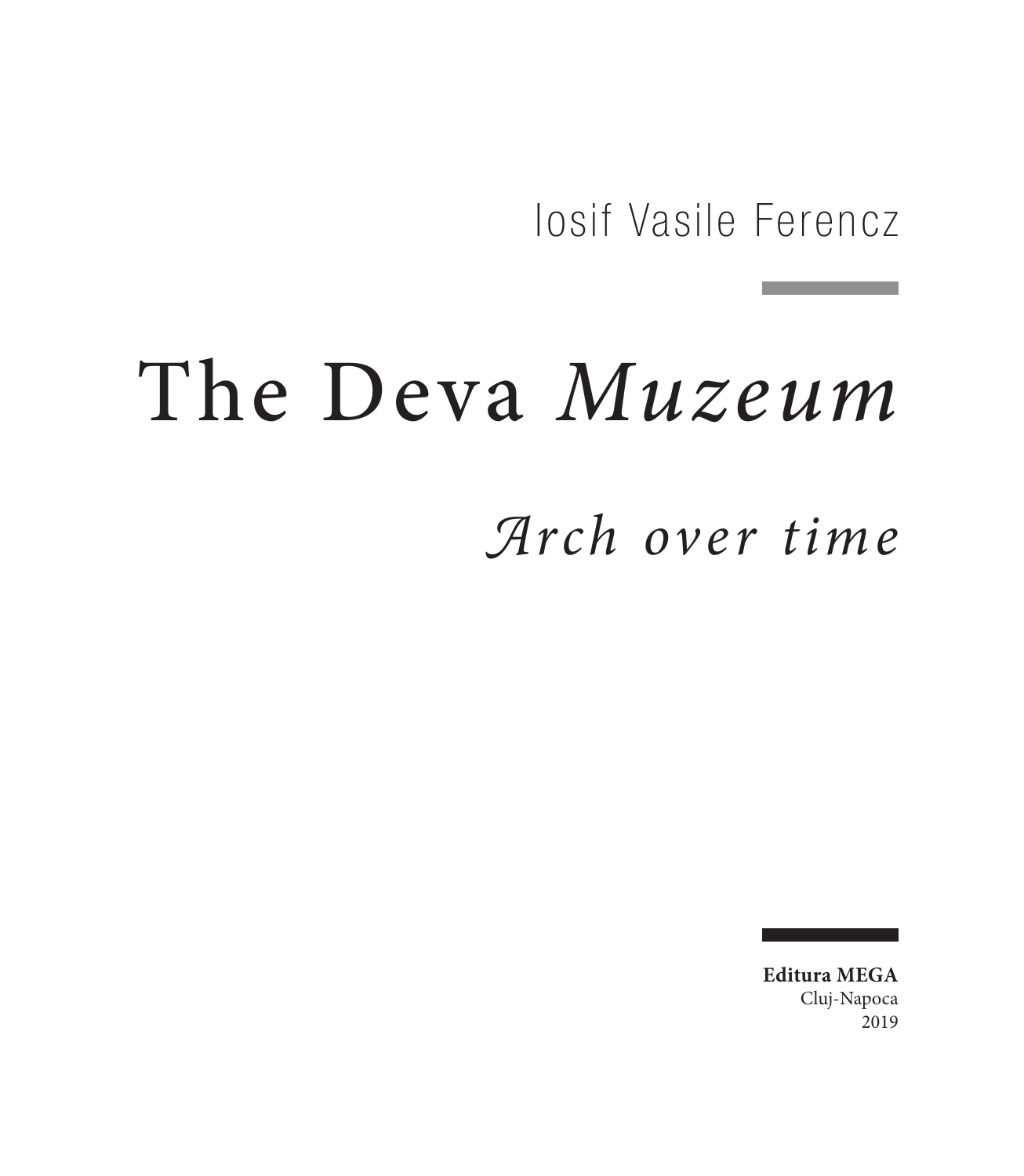DTP and cover: Francisc Baja

Translation: Kàsler Kinga

On the cover: Magna Curia Pallace (Photo: Ionuț Codrea)

© Iosif Vasile Ferencz, 2019

Descrierea CIP a Bibliotecii Naţionale a României FERENCZ, IOSIF VASILE *The Deva Muzeum: arch over time* / Iosif Vasile Ferencz. - Cluj-Napoca: Mega, 2019 Conține bibliografie ISBN 978-606-020-154-0 94



Editura Mega | www.edituramega.ro e‑mail: mega@edituramega.ro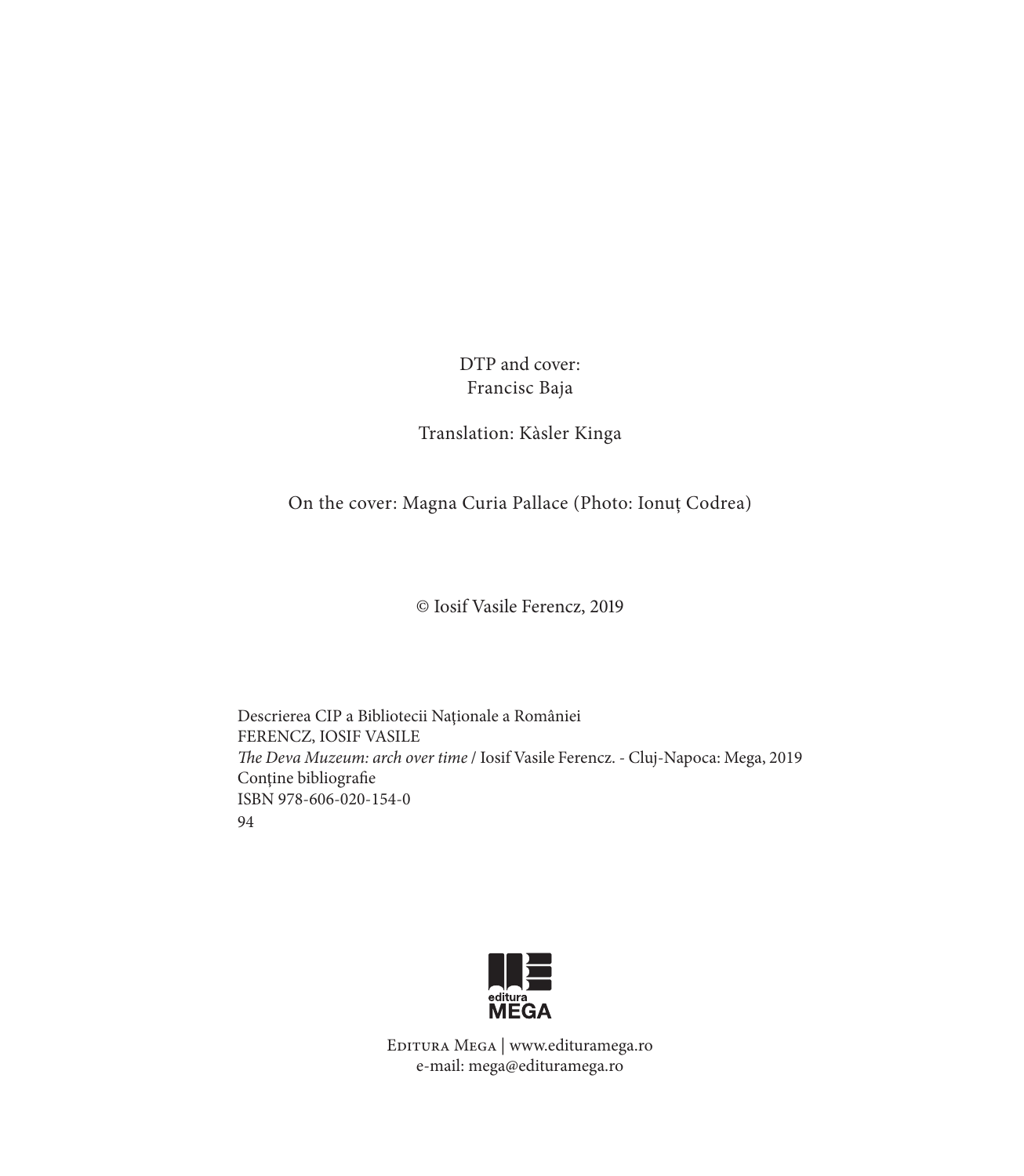*To my professor, Viorel Manolescu*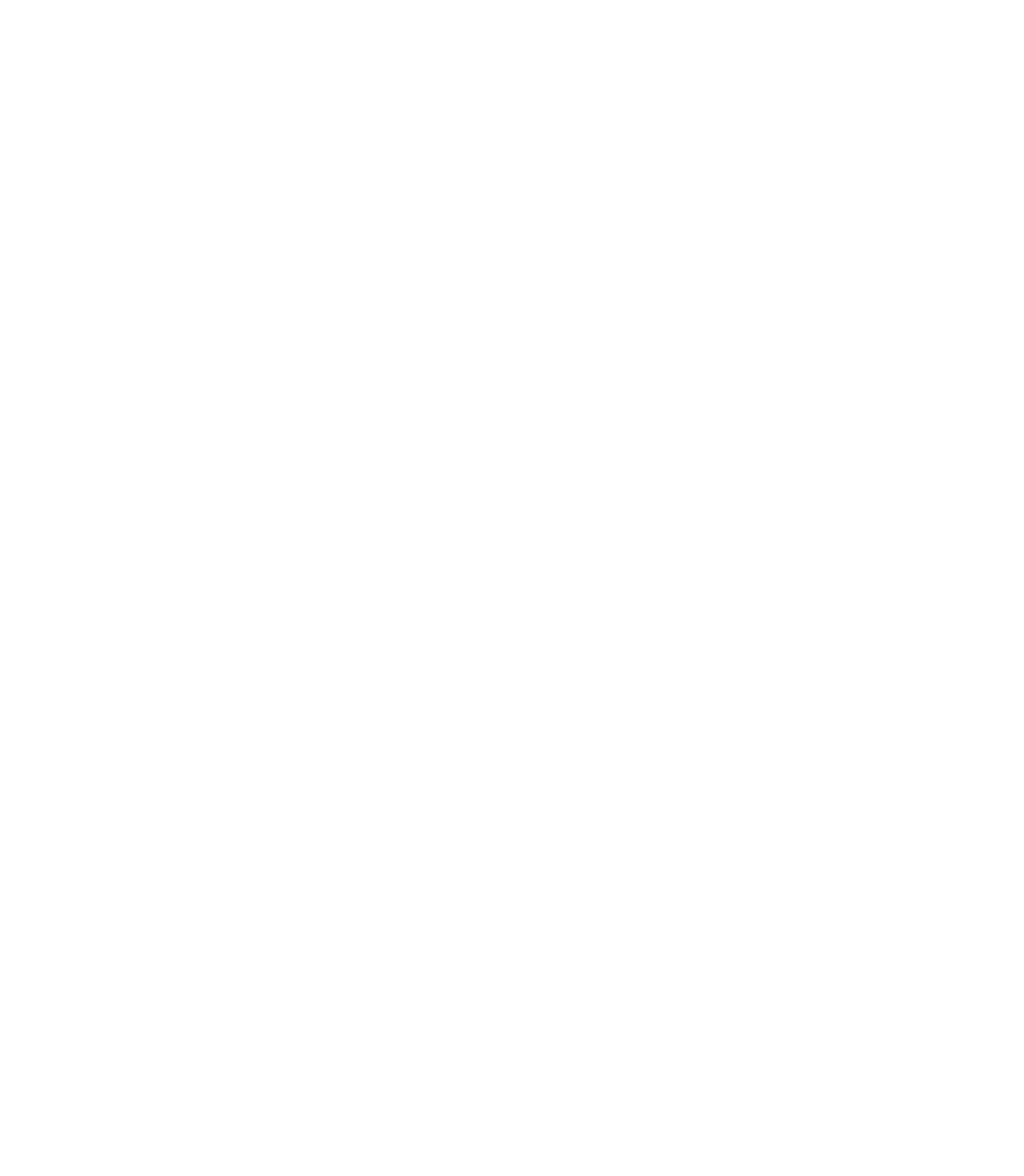## **Contents**

| I.1. First step. The founding of the History and Archaeology Society of Hunedoara County 15           |  |
|-------------------------------------------------------------------------------------------------------|--|
|                                                                                                       |  |
|                                                                                                       |  |
|                                                                                                       |  |
| I.5. Sequences from the publicistic activity of the members of the History and Archaeology Society of |  |
|                                                                                                       |  |
|                                                                                                       |  |
| II.1. The Deva Museum in a new era, aiming for "the development of science and the promotion of       |  |
|                                                                                                       |  |
| II.3. When a world has faded and another is just dawning: Mallász Iosif and the rebirth of the Deva   |  |
|                                                                                                       |  |
|                                                                                                       |  |
|                                                                                                       |  |
|                                                                                                       |  |
|                                                                                                       |  |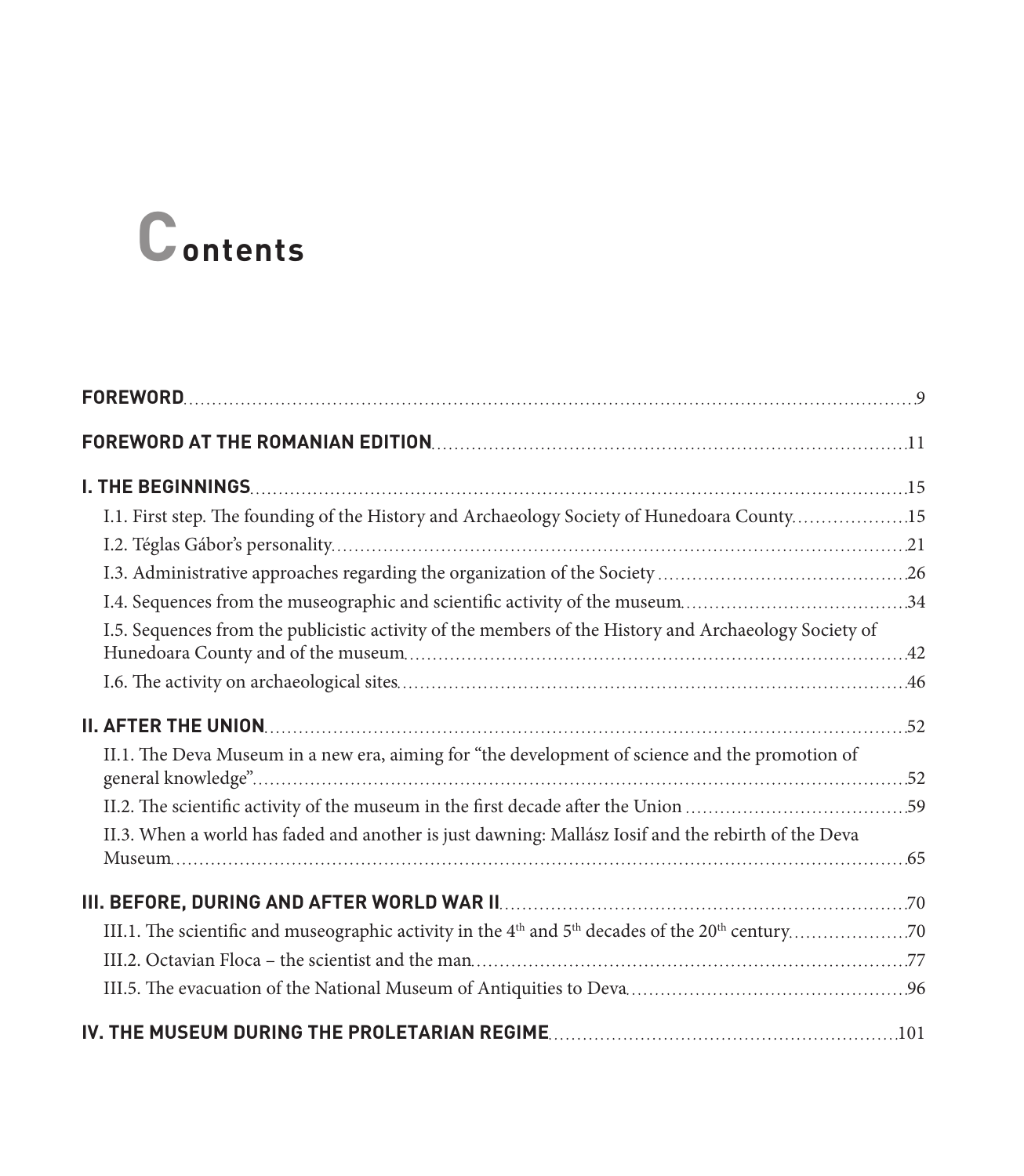| VII.4. Perspectives on the development of the museum at the beginning of the millennium171 |  |
|--------------------------------------------------------------------------------------------|--|